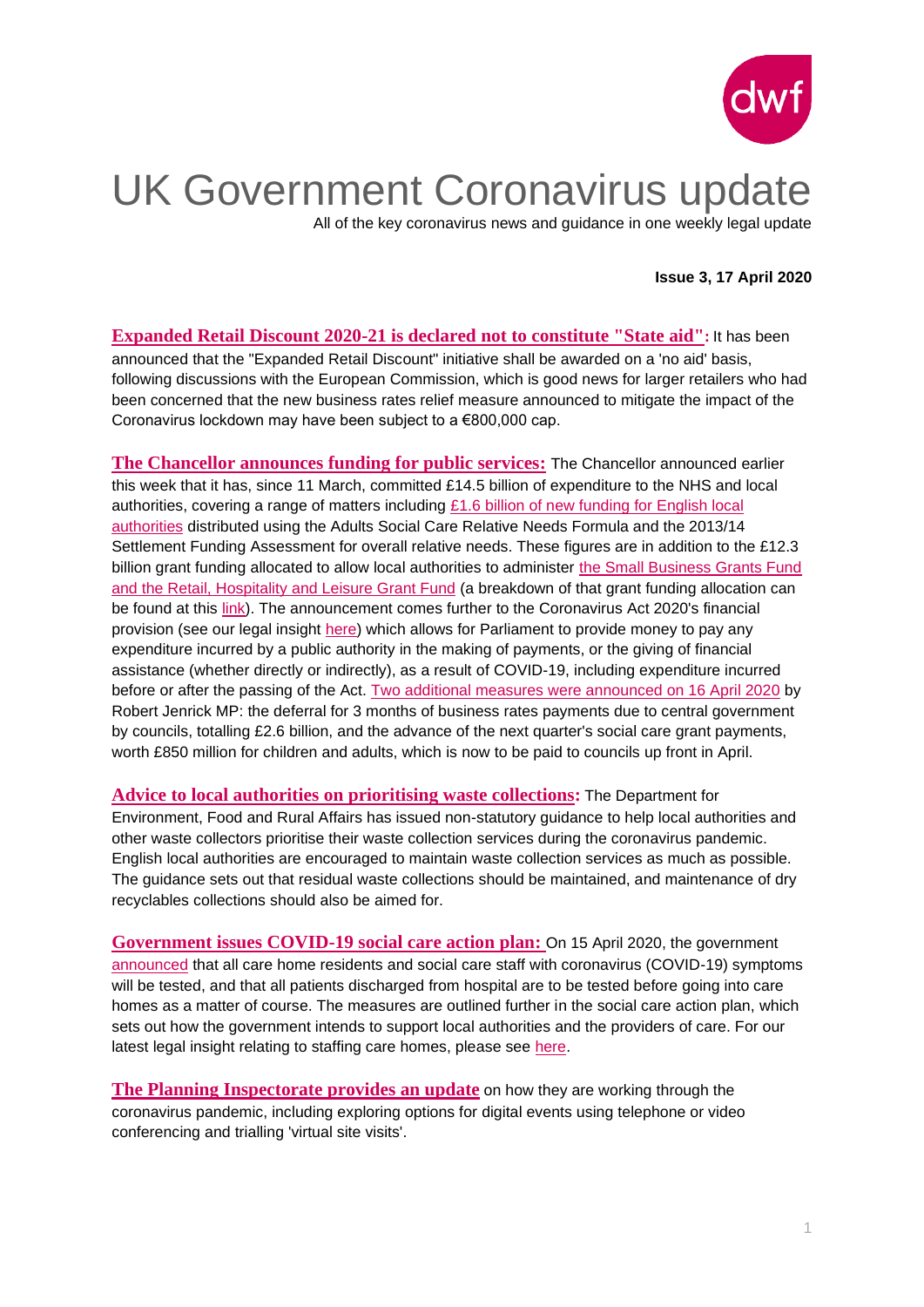

# UK Government Coronavirus update

All of the key coronavirus news and guidance in one weekly legal update

#### **Issue 3, 17 April 2020**

**Government updates [its guidance on the Coronavirus Job Retention Scheme \(CJRS\)](https://www.dwf.law/en/Legal-Insights/2020/April/Coronavirus-Job-Retention-Scheme-Eligibility-date-changed)**, on 15 April 2020, to state that the eligibility date has been extended to 19 March 2020. [Recent guidance](https://www.dwf.law/en/Legal-Insights/2020/April/The-latest-update-to-the-Coronavirus-Job-Retention-Scheme?utm_source=vuture&utm_medium=email&utm_campaign=%7bvx:campaign%20name%7d_%7bdate%7d) also confirms that workers on public sector contracts should not be furloughed in the first instance and public sector bodies are directed towards the CCS guidance in the vast majority of cases. In a small number of cases, for example where organisations are not primarily funded by the government and whose staff cannot be redeployed to assist the coronavirus response, it may be appropriate to claim under the CJRS. For further detail on the CJRS, the legal framework is set out in the Chancellor's [Treasury Direction under the Coronavirus Act 2020.](https://assets.publishing.service.gov.uk/government/uploads/system/uploads/attachment_data/file/879484/200414_CJRS_DIRECTION_-_33_FINAL_Signed.pdf)

**[Government issues PPN 03/20 to increase](https://assets.publishing.service.gov.uk/government/uploads/system/uploads/attachment_data/file/878333/Procurement_Policy_Note_0320_Use_of_Procurement_Cards__2_.pdf) the use of procurement cards:** In order to maintain cash flow to suppliers, the government has issued guidance to organisations requiring them to engage with their procurement card provider to increase the single transaction limit and the monthly limit on spending with procurement cards for key card holders. In addition, by 30 April, organisations should ensure enough staff have the authority to use these cards and open all relevant categories of spend to enable wider use. The PPN applies to all central Government departments, their executive agencies and non-departmental public bodies, and it is noted that other public sector contracting authorities may also wish to apply the approach set out.

### **[The Ministry of Housing, Communities and Local Government sends](https://assets.publishing.service.gov.uk/government/uploads/system/uploads/attachment_data/file/878332/Coronavirus__COVID-19__-_letter_to_councils_about_local_authority_meetings_and_postponement_of_elections.pdf) a letter to local**

**[authority chief executives](https://assets.publishing.service.gov.uk/government/uploads/system/uploads/attachment_data/file/878332/Coronavirus__COVID-19__-_letter_to_councils_about_local_authority_meetings_and_postponement_of_elections.pdf)** in order to explain two sets of regulations made under the Coronavirus Act 2020. The first (as outlined in Issue 2 of our coronavirus legal updates) enables all local authority meetings before 7 May 2021 to be held remotely and removes the requirement for the annual meeting this year, and the second (as outlined below) postpones until 6 May 2021 local by-elections and other polls, either scheduled or which would otherwise arise before that date. For information on buying remote conferencing software, please see the CCS advice [here.](https://www.crowncommercial.gov.uk/news/buying-conferencing-services-to-host-virtual-council-meetings-in-response-to-covid-19)

## **Latest legislation**

### **[The Statutory Sick Pay \(General\) \(Coronavirus Amendment\) \(No. 3\) Regulations 2020:](http://www.legislation.gov.uk/uksi/2020/427/introduction/made)**

These regulations came into force on 16<sup>th</sup> April 2020 and amend the Statutory Sick Pay (General) Regulations 1982 so that a new category of persons are deemed incapable of work, to include persons defined in guidance issued by Public Health England, the Scottish Ministers or Public Heath Wales as being extremely vulnerable and at very high risk of severe illness from coronavirus because of an underlying health condition, and who have been advised, in accordance with that guidance, to follow rigorously shielding measures.

## **[The Local Government and Police and Crime Commissioner \(Coronavirus\)](http://www.legislation.gov.uk/uksi/2020/395/introduction/made)**

**[\(Postponement of Elections and Referendums\) \(England and Wales\) Regulations 2020:](http://www.legislation.gov.uk/uksi/2020/395/introduction/made)**

These Regulations came into force on 7<sup>th</sup> April 2020 and postpone the days on which certain byelections and local referendums are to be held during the period from 16th March 2020 to 5th May 2021.